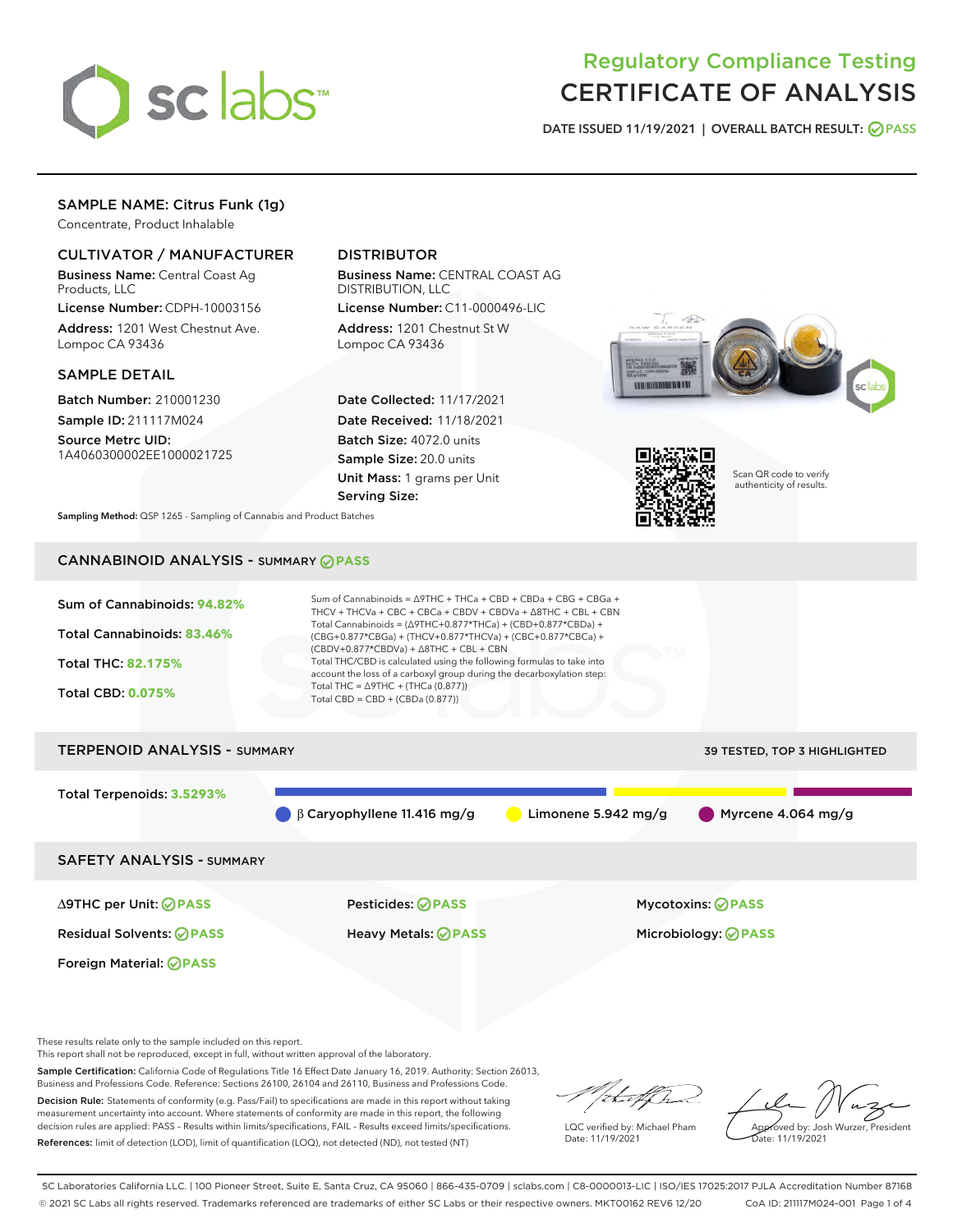

Terpene analysis utilizing gas chromatography-flame ionization detection (GC-



CITRUS FUNK (1G) | DATE ISSUED 11/19/2021 | OVERALL BATCH RESULT: @ PASS

TERPENOID TEST RESULTS - 11/19/2021

FID). **Method:** QSP 1192 - Analysis of Terpenoids by GC-FID

#### CANNABINOID TEST RESULTS - 11/18/2021 2 PASS

Tested by high-performance liquid chromatography with diode-array detection (HPLC-DAD). **Method:** QSP 1157 - Analysis of Cannabinoids by HPLC-DAD

#### TOTAL CANNABINOIDS: **83.46%**

Total Cannabinoids (Total THC) + (Total CBD) + (Total CBG) + (Total THCV) + (Total CBC) + (Total CBDV) + ∆8THC + CBL + CBN

TOTAL THC: **82.175%** Total THC (∆9THC+0.877\*THCa)

TOTAL CBD: **0.075%**

Total CBD (CBD+0.877\*CBDa)

TOTAL CBG: 0.59% Total CBG (CBG+0.877\*CBGa)

TOTAL THCV: 0.362% Total THCV (THCV+0.877\*THCVa)

TOTAL CBC: 0.258% Total CBC (CBC+0.877\*CBCa)

TOTAL CBDV: ND Total CBDV (CBDV+0.877\*CBDVa)

| <b>COMPOUND</b>  | LOD/LOQ<br>(mg/g)          | <b>MEASUREMENT</b><br><b>UNCERTAINTY</b><br>(mg/g) | <b>RESULT</b><br>(mg/g) | <b>RESULT</b><br>(%) |
|------------------|----------------------------|----------------------------------------------------|-------------------------|----------------------|
| <b>THCa</b>      | 0.05/0.14                  | ±23.382                                            | 909.79                  | 90.979               |
| <b>A9THC</b>     | 0.06 / 0.26                | ±0.821                                             | 23.86                   | 2.386                |
| <b>CBGa</b>      | 0.1 / 0.2                  | ±0.31                                              | 5.9                     | 0.59                 |
| <b>THCVa</b>     | 0.07/0.20                  | ±0.197                                             | 4.13                    | 0.413                |
| <b>CBCa</b>      | 0.07 / 0.28                | ±0.144                                             | 2.94                    | 0.294                |
| <b>CBDa</b>      | 0.02/0.19                  | ±0.025                                             | 0.85                    | 0.085                |
| <b>CBG</b>       | 0.06/0.19                  | ±0.028                                             | 0.72                    | 0.072                |
| $\triangle$ 8THC | 0.1/0.4                    | N/A                                                | <b>ND</b>               | <b>ND</b>            |
| <b>THCV</b>      | 0.1 / 0.2                  | N/A                                                | <b>ND</b>               | <b>ND</b>            |
| <b>CBD</b>       | 0.07/0.29                  | N/A                                                | <b>ND</b>               | <b>ND</b>            |
| <b>CBDV</b>      | 0.04 / 0.15                | N/A                                                | <b>ND</b>               | <b>ND</b>            |
| <b>CBDVa</b>     | 0.03 / 0.53                | N/A                                                | <b>ND</b>               | <b>ND</b>            |
| <b>CBL</b>       | 0.06 / 0.24                | N/A                                                | <b>ND</b>               | <b>ND</b>            |
| <b>CBN</b>       | 0.1/0.3                    | N/A                                                | <b>ND</b>               | <b>ND</b>            |
| <b>CBC</b>       | 0.2 / 0.5                  | N/A                                                | <b>ND</b>               | <b>ND</b>            |
|                  | <b>SUM OF CANNABINOIDS</b> |                                                    | 948.2 mg/g              | 94.82%               |

#### **UNIT MASS: 1 grams per Unit**

| ∆9THC per Unit                        | 1120 per-package limit | 23.86 mg/unit  | <b>PASS</b> |
|---------------------------------------|------------------------|----------------|-------------|
| <b>Total THC per Unit</b>             |                        | 821.75 mg/unit |             |
| <b>CBD</b> per Unit                   |                        | <b>ND</b>      |             |
| <b>Total CBD per Unit</b>             |                        | $0.75$ mg/unit |             |
| Sum of Cannabinoids<br>per Unit       |                        | 948.2 mg/unit  |             |
| <b>Total Cannabinoids</b><br>per Unit |                        | 834.6 mg/unit  |             |

| <b>COMPOUND</b>        | LOD/LOQ<br>(mg/g) | <b>MEASUREMENT</b><br><b>UNCERTAINTY</b><br>(mg/g) | <b>RESULT</b><br>(mg/g)                         | <b>RESULT</b><br>$(\%)$ |
|------------------------|-------------------|----------------------------------------------------|-------------------------------------------------|-------------------------|
| $\beta$ Caryophyllene  | 0.004 / 0.012     | ±0.4064                                            | 11.416                                          | 1.1416                  |
| Limonene               | 0.005 / 0.016     | ±0.0850                                            | 5.942                                           | 0.5942                  |
| <b>Myrcene</b>         | 0.008 / 0.025     | ±0.0524                                            | 4.064                                           | 0.4064                  |
| $\alpha$ Humulene      | 0.009/0.029       | ±0.1091                                            | 3.400                                           | 0.3400                  |
| $\alpha$ Bisabolol     | 0.008 / 0.026     | ±0.0807                                            | 1.512                                           | 0.1512                  |
| Terpinolene            | 0.008 / 0.026     | ±0.0291                                            | 1.420                                           | 0.1420                  |
| Linalool               | 0.009 / 0.032     | ±0.0531                                            | 1.397                                           | 0.1397                  |
| <b>Terpineol</b>       | 0.016 / 0.055     | ±0.0659                                            | 1.074                                           | 0.1074                  |
| Guaiol                 | 0.009 / 0.030     | ±0.0384                                            | 0.814                                           | 0.0814                  |
| trans-β-Farnesene      | 0.008 / 0.025     | ±0.0271                                            | 0.763                                           | 0.0763                  |
| $\beta$ Pinene         | 0.004 / 0.014     | ±0.0086                                            | 0.745                                           | 0.0745                  |
| Fenchol                | 0.010 / 0.034     | ±0.0275                                            | 0.710                                           | 0.0710                  |
| $\alpha$ Pinene        | 0.005 / 0.017     | ±0.0045                                            | 0.525                                           | 0.0525                  |
| Ocimene                | 0.011/0.038       | ±0.0141                                            | 0.440                                           | 0.0440                  |
| <b>Nerolidol</b>       | 0.009 / 0.028     | ±0.0196                                            | 0.312                                           | 0.0312                  |
| Caryophyllene<br>Oxide | 0.010 / 0.033     | ±0.0092                                            | 0.199                                           | 0.0199                  |
| <b>Borneol</b>         | 0.005 / 0.016     | ±0.0082                                            | 0.196                                           | 0.0196                  |
| Camphene               | 0.005 / 0.015     | ±0.0010                                            | 0.091                                           | 0.0091                  |
| Fenchone               | 0.009 / 0.028     | ±0.0014                                            | 0.049                                           | 0.0049                  |
| Geraniol               | 0.002 / 0.007     | ±0.0021                                            | 0.047                                           | 0.0047                  |
| $\alpha$ Phellandrene  | 0.006 / 0.020     | ±0.0005                                            | 0.040                                           | 0.0040                  |
| $\alpha$ Terpinene     | 0.005 / 0.017     | ±0.0005                                            | 0.035                                           | 0.0035                  |
| $\gamma$ Terpinene     | 0.006 / 0.018     | ±0.0005                                            | 0.031                                           | 0.0031                  |
| 3 Carene               | 0.005 / 0.018     | ±0.0004                                            | 0.029                                           | 0.0029                  |
| Citronellol            | 0.003 / 0.010     | ±0.0013                                            | 0.026                                           | 0.0026                  |
| Nerol                  | 0.003 / 0.011     | ±0.0007                                            | 0.016                                           | 0.0016                  |
| p-Cymene               | 0.005 / 0.016     | N/A                                                | <loq< th=""><th><loq< th=""></loq<></th></loq<> | <loq< th=""></loq<>     |
| Sabinene Hydrate       | 0.006 / 0.022     | N/A                                                | <loq< th=""><th><loq< th=""></loq<></th></loq<> | <loq< th=""></loq<>     |
| Sabinene               | 0.004/0.014       | N/A                                                | <b>ND</b>                                       | <b>ND</b>               |
| Eucalyptol             | 0.006 / 0.018     | N/A                                                | ND                                              | ND                      |
| (-)-Isopulegol         | 0.005 / 0.016     | N/A                                                | ND                                              | ND                      |
| Camphor                | 0.006 / 0.019     | N/A                                                | ND                                              | ND                      |
| Isoborneol             | 0.004 / 0.012     | N/A                                                | ND                                              | <b>ND</b>               |
| Menthol                | 0.008 / 0.025     | N/A                                                | ND                                              | <b>ND</b>               |
| R-(+)-Pulegone         | 0.003 / 0.011     | N/A                                                | ND                                              | ND                      |
| <b>Geranyl Acetate</b> | 0.004 / 0.014     | N/A                                                | ND                                              | <b>ND</b>               |
| $\alpha$ Cedrene       | 0.005 / 0.016     | N/A                                                | ND                                              | ND                      |
| Valencene              | 0.009 / 0.030     | N/A                                                | ND                                              | ND                      |

Cedrol 0.008 / 0.027 N/A ND ND TOTAL TERPENOIDS 35.293 mg/g 3.5293%

SC Laboratories California LLC. | 100 Pioneer Street, Suite E, Santa Cruz, CA 95060 | 866-435-0709 | sclabs.com | C8-0000013-LIC | ISO/IES 17025:2017 PJLA Accreditation Number 87168 © 2021 SC Labs all rights reserved. Trademarks referenced are trademarks of either SC Labs or their respective owners. MKT00162 REV6 12/20 CoA ID: 211117M024-001 Page 2 of 4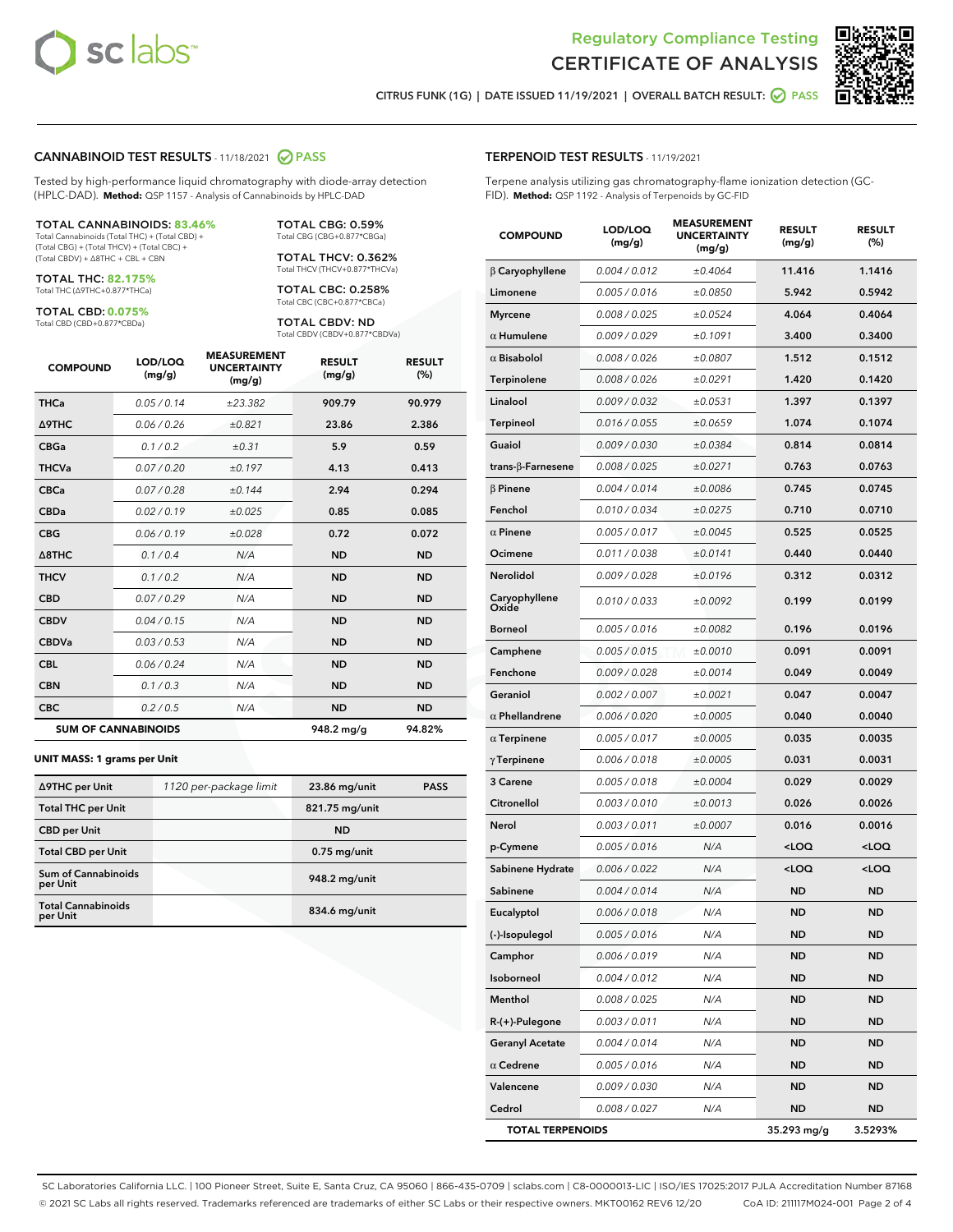



CITRUS FUNK (1G) | DATE ISSUED 11/19/2021 | OVERALL BATCH RESULT: 2 PASS

## CATEGORY 1 PESTICIDE TEST RESULTS - 11/18/2021 2 PASS

Pesticide and plant growth regulator analysis utilizing high-performance liquid chromatography-mass spectrometry (HPLC-MS) or gas chromatography-mass spectrometry (GC-MS). \*GC-MS utilized where indicated. **Method:** QSP 1212 - Analysis of Pesticides and Mycotoxins by LC-MS or QSP 1213 - Analysis of Pesticides by GC-MS

| <b>COMPOUND</b>             | LOD/LOQ<br>$(\mu g/g)$ | <b>ACTION</b><br><b>LIMIT</b><br>$(\mu g/g)$ | <b>MEASUREMENT</b><br><b>UNCERTAINTY</b><br>$(\mu g/g)$ | <b>RESULT</b><br>$(\mu g/g)$ | <b>RESULT</b> |
|-----------------------------|------------------------|----------------------------------------------|---------------------------------------------------------|------------------------------|---------------|
| Aldicarb                    | 0.03 / 0.08            | $\ge$ LOD                                    | N/A                                                     | <b>ND</b>                    | <b>PASS</b>   |
| Carbofuran                  | 0.02 / 0.05            | $\ge$ LOD                                    | N/A                                                     | <b>ND</b>                    | <b>PASS</b>   |
| Chlordane*                  | 0.03 / 0.08            | $\ge$ LOD                                    | N/A                                                     | <b>ND</b>                    | <b>PASS</b>   |
| Chlorfenapyr*               | 0.03/0.10              | $\ge$ LOD                                    | N/A                                                     | <b>ND</b>                    | <b>PASS</b>   |
| Chlorpyrifos                | 0.02 / 0.06            | $\ge$ LOD                                    | N/A                                                     | <b>ND</b>                    | <b>PASS</b>   |
| Coumaphos                   | 0.02 / 0.07            | $\ge$ LOD                                    | N/A                                                     | <b>ND</b>                    | <b>PASS</b>   |
| Daminozide                  | 0.02 / 0.07            | $\ge$ LOD                                    | N/A                                                     | <b>ND</b>                    | <b>PASS</b>   |
| <b>DDVP</b><br>(Dichlorvos) | 0.03/0.09              | $>$ LOD                                      | N/A                                                     | <b>ND</b>                    | <b>PASS</b>   |
| Dimethoate                  | 0.03 / 0.08            | $\ge$ LOD                                    | N/A                                                     | <b>ND</b>                    | <b>PASS</b>   |
| Ethoprop(hos)               | 0.03/0.10              | $>$ LOD                                      | N/A                                                     | <b>ND</b>                    | <b>PASS</b>   |
| Etofenprox                  | 0.02 / 0.06            | $\ge$ LOD                                    | N/A                                                     | <b>ND</b>                    | <b>PASS</b>   |
| Fenoxycarb                  | 0.03 / 0.08            | $\ge$ LOD                                    | N/A                                                     | <b>ND</b>                    | <b>PASS</b>   |
| Fipronil                    | 0.03 / 0.08            | $\ge$ LOD                                    | N/A                                                     | <b>ND</b>                    | <b>PASS</b>   |
| Imazalil                    | 0.02 / 0.06            | $>$ LOD                                      | N/A                                                     | <b>ND</b>                    | <b>PASS</b>   |
| <b>Methiocarb</b>           | 0.02 / 0.07            | $\ge$ LOD                                    | N/A                                                     | <b>ND</b>                    | <b>PASS</b>   |
| Methyl<br>parathion         | 0.03/0.10              | $\ge$ LOD                                    | N/A                                                     | <b>ND</b>                    | <b>PASS</b>   |
| <b>Mevinphos</b>            | 0.03/0.09              | $\ge$ LOD                                    | N/A                                                     | <b>ND</b>                    | <b>PASS</b>   |
| Paclobutrazol               | 0.02 / 0.05            | $>$ LOD                                      | N/A                                                     | <b>ND</b>                    | <b>PASS</b>   |
| Propoxur                    | 0.03/0.09              | $\ge$ LOD                                    | N/A                                                     | <b>ND</b>                    | <b>PASS</b>   |
| Spiroxamine                 | 0.03 / 0.08            | $\ge$ LOD                                    | N/A                                                     | <b>ND</b>                    | <b>PASS</b>   |
| Thiacloprid                 | 0.03/0.10              | $\ge$ LOD                                    | N/A                                                     | <b>ND</b>                    | <b>PASS</b>   |

#### CATEGORY 2 PESTICIDE TEST RESULTS - 11/18/2021 @ PASS

| <b>COMPOUND</b>          | LOD/LOO<br>$(\mu g/g)$ | <b>ACTION</b><br><b>LIMIT</b><br>$(\mu g/g)$ | <b>MEASUREMENT</b><br><b>UNCERTAINTY</b><br>$(\mu g/g)$ | <b>RESULT</b><br>$(\mu g/g)$ | <b>RESULT</b> |
|--------------------------|------------------------|----------------------------------------------|---------------------------------------------------------|------------------------------|---------------|
| Abamectin                | 0.03/0.10              | 0.1                                          | N/A                                                     | <b>ND</b>                    | <b>PASS</b>   |
| Acephate                 | 0.02/0.07              | 0.1                                          | N/A                                                     | <b>ND</b>                    | <b>PASS</b>   |
| Acequinocyl              | 0.02/0.07              | 0.1                                          | N/A                                                     | <b>ND</b>                    | <b>PASS</b>   |
| Acetamiprid              | 0.02/0.05              | 0.1                                          | N/A                                                     | <b>ND</b>                    | <b>PASS</b>   |
| Azoxystrobin             | 0.02/0.07              | 0.1                                          | N/A                                                     | <b>ND</b>                    | <b>PASS</b>   |
| <b>Bifenazate</b>        | 0.01/0.04              | 0.1                                          | N/A                                                     | <b>ND</b>                    | <b>PASS</b>   |
| <b>Bifenthrin</b>        | 0.02/0.05              | 3                                            | N/A                                                     | <b>ND</b>                    | <b>PASS</b>   |
| <b>Boscalid</b>          | 0.03/0.09              | 0.1                                          | N/A                                                     | <b>ND</b>                    | <b>PASS</b>   |
| Captan                   | 0.19/0.57              | 0.7                                          | N/A                                                     | <b>ND</b>                    | <b>PASS</b>   |
| Carbaryl                 | 0.02/0.06              | 0.5                                          | N/A                                                     | <b>ND</b>                    | <b>PASS</b>   |
| Chlorantranilip-<br>role | 0.04/0.12              | 10                                           | N/A                                                     | <b>ND</b>                    | <b>PASS</b>   |
| Clofentezine             | 0.03/0.09              | 0.1                                          | N/A                                                     | <b>ND</b>                    | <b>PASS</b>   |

#### CATEGORY 2 PESTICIDE TEST RESULTS - 11/18/2021 continued

| <b>COMPOUND</b>               | LOD/LOQ<br>$(\mu g/g)$ | <b>ACTION</b><br><b>LIMIT</b><br>$(\mu g/g)$ | <b>MEASUREMENT</b><br><b>UNCERTAINTY</b><br>$(\mu g/g)$ | <b>RESULT</b><br>(µg/g) | <b>RESULT</b> |
|-------------------------------|------------------------|----------------------------------------------|---------------------------------------------------------|-------------------------|---------------|
| Cyfluthrin                    | 0.12 / 0.38            | $\overline{c}$                               | N/A                                                     | <b>ND</b>               | <b>PASS</b>   |
| Cypermethrin                  | 0.11 / 0.32            | 1                                            | N/A                                                     | <b>ND</b>               | <b>PASS</b>   |
| <b>Diazinon</b>               | 0.02 / 0.05            | 0.1                                          | N/A                                                     | ND                      | <b>PASS</b>   |
| Dimethomorph                  | 0.03 / 0.09            | 2                                            | N/A                                                     | <b>ND</b>               | <b>PASS</b>   |
| Etoxazole                     | 0.02 / 0.06            | 0.1                                          | N/A                                                     | ND                      | <b>PASS</b>   |
| Fenhexamid                    | 0.03 / 0.09            | 0.1                                          | N/A                                                     | ND                      | <b>PASS</b>   |
| Fenpyroximate                 | 0.02 / 0.06            | 0.1                                          | N/A                                                     | <b>ND</b>               | <b>PASS</b>   |
| Flonicamid                    | 0.03 / 0.10            | 0.1                                          | N/A                                                     | ND                      | <b>PASS</b>   |
| Fludioxonil                   | 0.03 / 0.10            | 0.1                                          | N/A                                                     | ND                      | PASS          |
| Hexythiazox                   | 0.02 / 0.07            | 0.1                                          | N/A                                                     | <b>ND</b>               | <b>PASS</b>   |
| Imidacloprid                  | 0.04 / 0.11            | 5                                            | N/A                                                     | <b>ND</b>               | <b>PASS</b>   |
| Kresoxim-methyl               | 0.02 / 0.07            | 0.1                                          | N/A                                                     | ND                      | <b>PASS</b>   |
| Malathion                     | 0.03 / 0.09            | 0.5                                          | N/A                                                     | <b>ND</b>               | <b>PASS</b>   |
| Metalaxyl                     | 0.02 / 0.07            | $\overline{c}$                               | N/A                                                     | ND                      | <b>PASS</b>   |
| Methomyl                      | 0.03 / 0.10            | $\mathbf{1}$                                 | N/A                                                     | ND                      | PASS          |
| Myclobutanil                  | 0.03 / 0.09            | 0.1                                          | N/A                                                     | <b>ND</b>               | <b>PASS</b>   |
| Naled                         | 0.02 / 0.07            | 0.1                                          | N/A                                                     | <b>ND</b>               | <b>PASS</b>   |
| Oxamyl                        | 0.04 / 0.11            | 0.5                                          | N/A                                                     | ND                      | <b>PASS</b>   |
| Pentachloronitro-<br>benzene* | 0.03 / 0.09            | 0.1                                          | N/A                                                     | ND                      | <b>PASS</b>   |
| Permethrin                    | 0.04 / 0.12            | 0.5                                          | N/A                                                     | <b>ND</b>               | <b>PASS</b>   |
| Phosmet                       | 0.03 / 0.10            | 0.1                                          | N/A                                                     | <b>ND</b>               | <b>PASS</b>   |
| Piperonylbu-<br>toxide        | 0.02 / 0.07            | 3                                            | N/A                                                     | <b>ND</b>               | <b>PASS</b>   |
| Prallethrin                   | 0.03 / 0.08            | 0.1                                          | N/A                                                     | <b>ND</b>               | <b>PASS</b>   |
| Propiconazole                 | 0.02 / 0.07            | 0.1                                          | N/A                                                     | <b>ND</b>               | <b>PASS</b>   |
| Pyrethrins                    | 0.04 / 0.12            | 0.5                                          | N/A                                                     | ND                      | <b>PASS</b>   |
| Pyridaben                     | 0.02 / 0.07            | 0.1                                          | N/A                                                     | <b>ND</b>               | <b>PASS</b>   |
| Spinetoram                    | 0.02 / 0.07            | 0.1                                          | N/A                                                     | ND                      | <b>PASS</b>   |
| Spinosad                      | 0.02 / 0.07            | 0.1                                          | N/A                                                     | ND                      | PASS          |
| Spiromesifen                  | 0.02 / 0.05            | 0.1                                          | N/A                                                     | <b>ND</b>               | <b>PASS</b>   |
| Spirotetramat                 | 0.02 / 0.06            | 0.1                                          | N/A                                                     | <b>ND</b>               | <b>PASS</b>   |
| Tebuconazole                  | 0.02 / 0.07            | 0.1                                          | N/A                                                     | ND                      | <b>PASS</b>   |
| Thiamethoxam                  | 0.03 / 0.10            | 5                                            | N/A                                                     | <b>ND</b>               | <b>PASS</b>   |
| Trifloxystrobin               | 0.03 / 0.08            | 0.1                                          | N/A                                                     | <b>ND</b>               | <b>PASS</b>   |

SC Laboratories California LLC. | 100 Pioneer Street, Suite E, Santa Cruz, CA 95060 | 866-435-0709 | sclabs.com | C8-0000013-LIC | ISO/IES 17025:2017 PJLA Accreditation Number 87168 © 2021 SC Labs all rights reserved. Trademarks referenced are trademarks of either SC Labs or their respective owners. MKT00162 REV6 12/20 CoA ID: 211117M024-001 Page 3 of 4